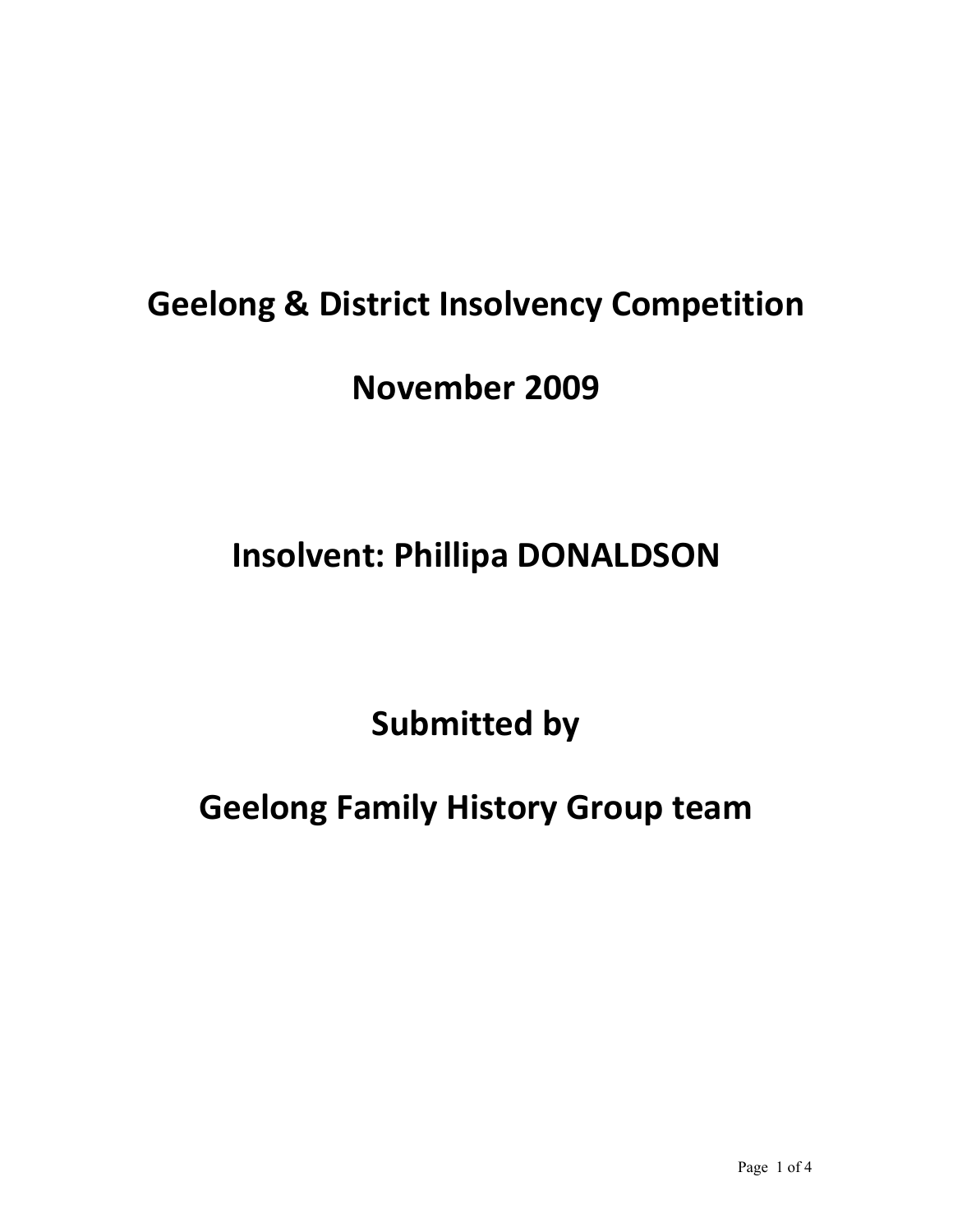#### PHILLIPA DONALDSON

[Compiled by: Geelong Family History Group team]

Miss Phillipa Norris was born in London c.1829. By early 1858 Phillipa had made her way to Geelong where she married on 10 January 1858 to Dr Hugh Donaldson. The marriage notice in the *Geelong Advertiser* stated she was the only daughter of the late Dr Bethel Norris, London.<sup>1</sup>

Hugh Donaldson, b.c.1813 Ayreshire Scotland, had gained his medical qualifications in Edinburgh [MD 1837] and [LRCS 1838].

Hugh was first registered in Victoria in 1855; off the register: 1863; re-registered 6 July 1866 to be appointed by the Shire of South Barwon on 12 July 1866 as Public Vaccinator for Duneed and Connewarre. Reported 20 January 1873 in *Geelong Advertiser* as being gazetted under the Medical Practitioners Statute.<sup>2</sup>

Hugh and Phillipa had four children:<sup>3</sup> Sarah Percey b.27 Dec 1858 at Germantown (Grovedale) Julia b.1861 Chilwell Emily b.1863 Geelong David b.1865 Germantown

On 16 August 1876 Hugh had complained to Phillipa about being in great pain so she gave him laudanum and later potash of clona and called the doctor who came four times during the day. The next night Hugh passed away. The inquest held at South Geelong a verdict of an 'overdose of opium and chloral hydrate', was given.<sup>4</sup> Hugh had practiced in Victoria for 16 years up to his death. He was buried in the Eastern Cemetery, Geelong in the Old Presbyterian section PRSO/C-4/275 – his occupation given as 'surgeon'. The report of his detah in the Geelong Advertiser 15 Aug 1876 described Hugh as 'well connected in England and had lived at South Geelong for a considerable time'.

Phillipa was left to rear her family – the youngest was aged 11 years at this time and her late husband, at the time of his death, was indebted to many businesses around the Geelong & district area with accounts going back as far as 1871.

By the 8 October 1877 Phillipa declared insolvency having no means of paying her husband's debts (totaling approx ₤39/16/1) and was now living on 'the voluntary aid of my friends which is insufficient for my support'. The only assets were household furniture worth ₤5 and the ₤2 per week that friends had given her. $5$ 

 1 Geelong Advertiser 11/2/1858

<sup>&</sup>lt;sup>2</sup> Australian Medical Pioneers website

References: Obituary. Australian Medical Journal

Register of Medical Practitioners for 1867. Medical Board of Victoria, 1867

Obituary. Melb Med Record 1876;5:149

Obituary Aust Med J 1876;21:275

Medical Register 1863

Medical directory for 1873, and general medical register. London : Churchill, 1873

 $3$  Victorian BDM Indexes & Baptismal Records - Wesley Circuit Geelong

<sup>&</sup>lt;sup>4</sup> 'No Man Lives Forever' Inquests of Geelong & District 1870-1879 – Geelong Family History Group<br>5 Inseligacy: Beesrde RROV – VRRS 815/197/3899

 $<sup>5</sup>$  Insolvency Records – PROV – VPRS 815/107/2890</sup>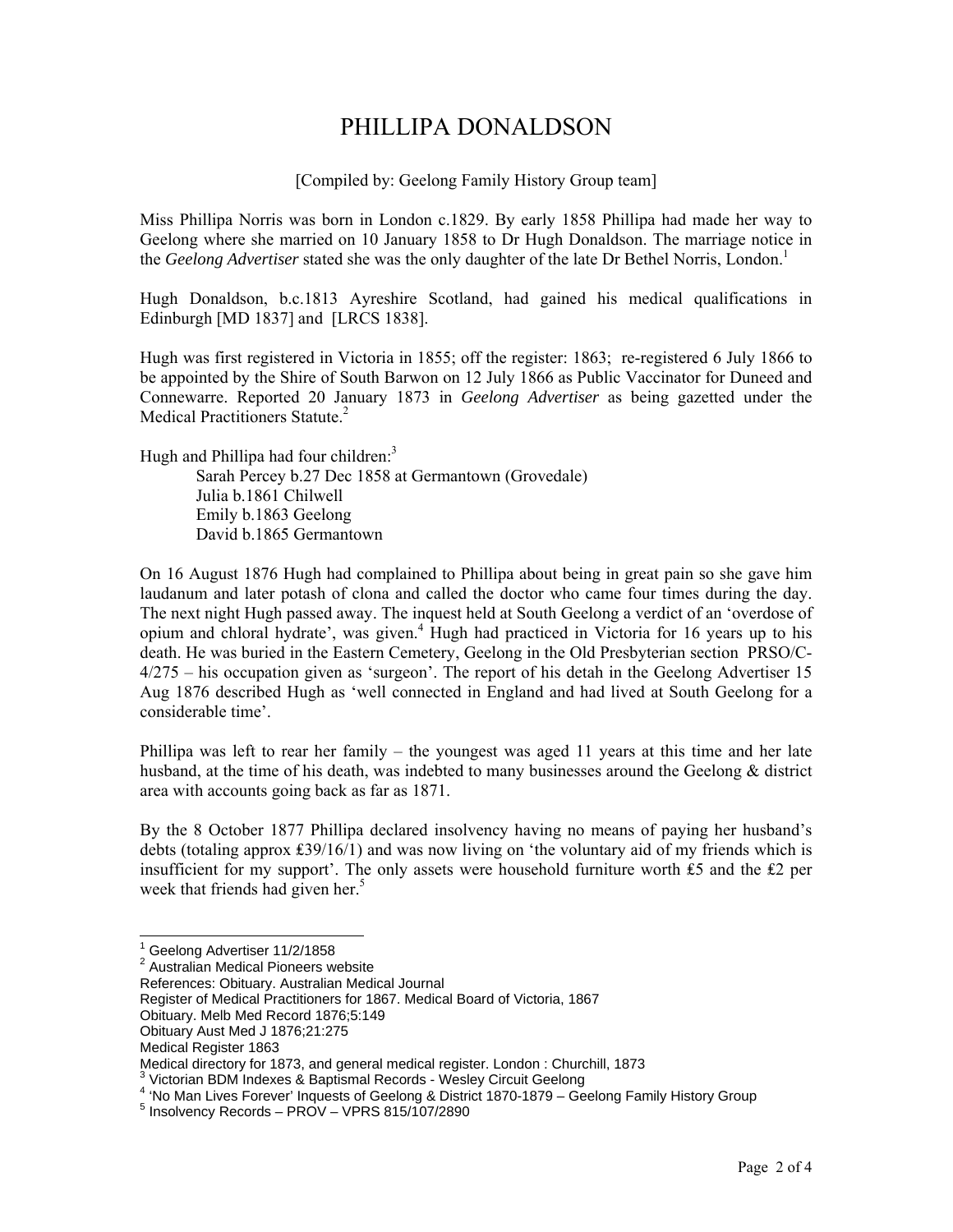Those named as creditors were:

- Mr Goodall, music instructor hire of piano
- Thomas Anderson, baker South Geelong
- Bright & Hitchcock drapers
- Mr Fynney, butcher, Pakington St
- Stephens bootmaker, South Geelong
- Andrews' furniture dealer
- Excell  $& Co drapers$
- Fagg Bros timber merchants
- Mrs Hobbs, dressmaker South Geelong
- Mr Sennett plumber
- Fitzpatrick baker South Geelong
- Clarke Bros grocers
- T Couves baker
- James Wilson baker- Pakington St
- Miller draper
- Water draper
- $Mr Higgsin s-<sub>solicitor</sub>$
- Hoddart coal merchants
- Mr Woods wood merchant
- $McDonald chemist medicine$
- Baliff crockery shop
- Batten butcher
- $Box irommonger$
- McCure bootmaker
- Purnell dealer
- Mr Murphy draper
- Matthews Bros butchers
- Cravem, Hilson, James Scott grocers
- Wisson, Richardson bootmakers
- Thacker printer
- Omand (hotel keeper)  $&$  Gray (of Belmont) money lent

In 1887 Phillipa remarried to a widower, John Gough Gabb.

John, a native of Gloucestershire, was previously married to Eleanor Buckingham. The couple had 5 children, all but one dying in infancy. John was a painter / sign writer living in William Street in 1861.<sup>6</sup> By 1866 he was living in Myers Street West, the second house along from the Gaelic Church. John was a former leader of the Geelong Philharmonic Society having arrived apparently in  $1852$ .<sup>7</sup> John was also noted as a violinist.<sup>8</sup>

On 6 September 1875 it was reported that Eleanor, wife of John Gabb, one of Geelong's oldest musician's had been struck with paralysis. The following year Eleanor passed away at their residence off James Street on  $16<sup>th</sup>$  June 1876 aged 56 and was buried in an unmarked grave in the Eastern Cemetery, Geelong in the old Church of England section.<sup>9</sup>

 6 Geelong & Western District Directory 1861

<sup>7</sup> Geelong Advertiser 15/9/1870

<sup>8</sup> Geelong Advertiser 6/4/1874

<sup>&</sup>lt;sup>9</sup> Geelong Cemeteries Trust microfiche Burial Records